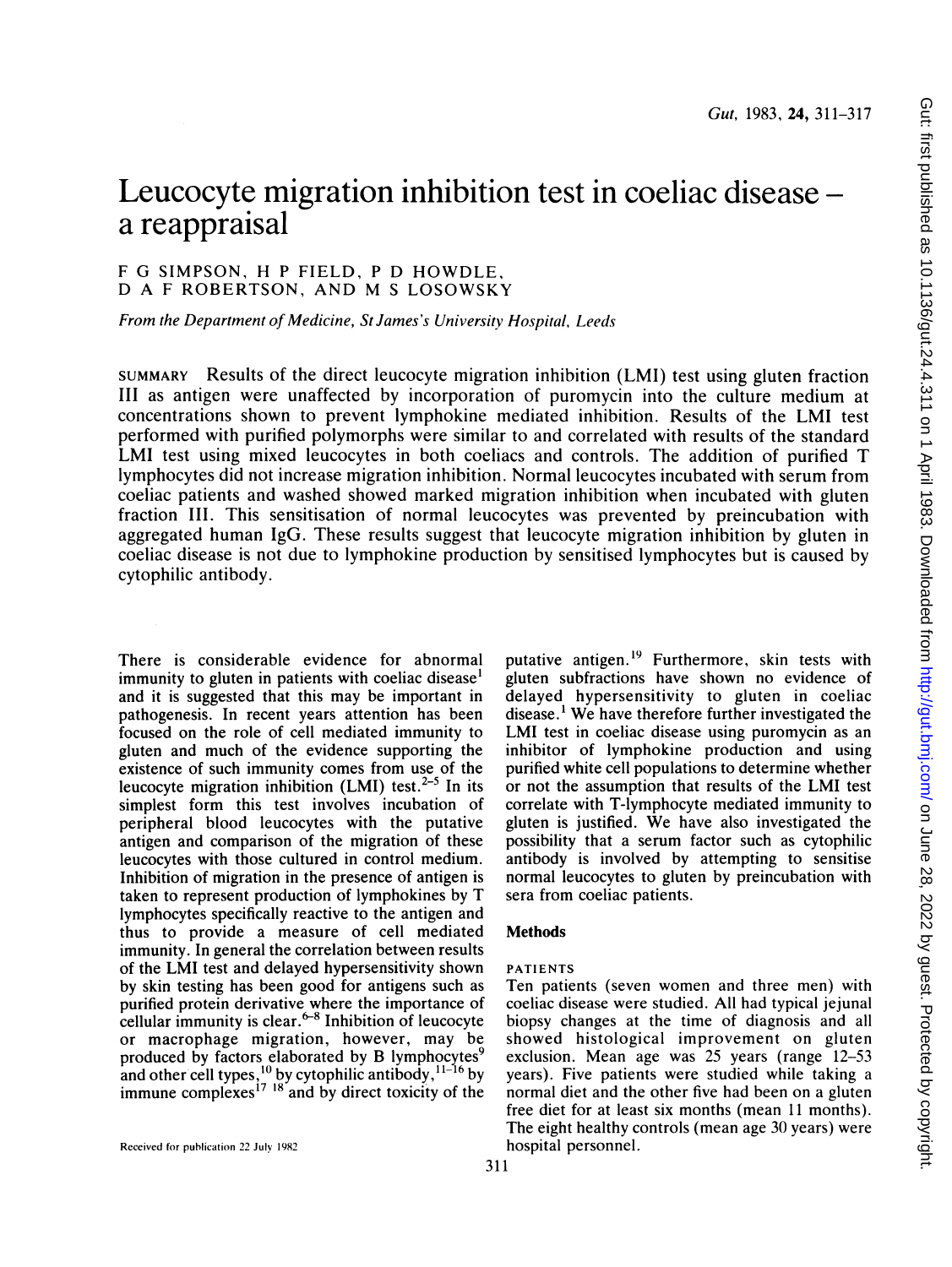#### ANTIGENS

Gluten fraction III was prepared according to the method of Frazer *et al*<sup>20</sup> and was used at a final concentration of <sup>1</sup> mg/ml in the LMI test. As <sup>a</sup> positive control purified protein derivative was used. Five normal controls were Mantoux-tested with <sup>1</sup> IU of purified protein derivative intradermally. The diameter of induration produced was measured at 24 hours. Induration of greater than <sup>10</sup> mm diameter was taken as a positive response. Cells from the five controls were used in LMI tests with preservative free purified protein derivative (Ministry of Agriculture, Weybridge, Surrey) at a final concentration of  $200 \mu g/ml$ .

# LEUCOCYTE SEPARATION

Leucocytes were prepared from defibrinated venous blood for the LMI test by dextran sedimentation for 30 minutes as previously described.3 Differential white cell counts on leucocytes prepared in this fashion showed a mean of  $63\%$  polymorphs,  $33\%$ lymphocytes, and 4% eosinophils and monocytes.

# SEPARATION OF LEUCOCYTE SUBPOPULATIONS

Mononuclear cells were separated from heparinised venous blood by centrifugation at  $400 \text{ g}$  for  $30$ minutes through Histopaque 1077 (Sigma Chemicals). Mean yield of mononuclear cells from 30 ml of blood was  $3.2 \times 10^7$  cells. Differential counts showed more than 95% lymphocytes with the remainder monocytes. The red cell pellets from beneath the Histopaque were combined and allowed to sediment for 20 minutes at 37°C and the polymorph-rich supernate removed. Mean yield of polymorphs was  $3.14 \times 10^7$  cells. Leishman stained smears of these preparations showed more than 99% polymorphs with occasional eosinophils and no mononuclear cells. Aliquots of the mononuclear cell preparations were taken for use in the LMI test and the remainder used for separation into T and B cells. This was achieved by rosetting with neuraminidase treated sheep red blood cells (n-SRBC). Two millilitres of 2% n-SRBC were mixed with the mononuclear cells and spun at 1000 rpm for five minutes. After one hour at room temperature the cell pellet was gently resuspended and 1-15 ml Histopaque introduced carefully under the cells with a Pasteur pipette. After centrifugation at 1800 rpm for 20 minutes the rosetted T cells were pelleted under the Histopaque and the non-rosetted cells at the medium-Histopaque interface. The SRBC were removed from the  $\overline{T}$  cells with  $0.8\%$  ammonium chloride. All cell preparations were washed twice in medium before use in the LMI test. Cell viabilities were always over 90% as judged by trypan blue exclusion.<sup>21</sup> The effectiveness of the T-B separation

### Simpson, Field, Howdle, Robertson, and Losowsky

was checked periodically by re-rosetting using n-SRBC for T cells and with chromic chloride treated fresh ox erythrocytes conjugated with antihuman immunoglobulin for B cells.<sup>22</sup> The T cell enriched preparation always contained more than  $92\%$  T cells and less than  $5\%$  B cells and the B cell enriched preparation more than  $54\%$  B cells (usually more than  $70\%$ ) with less than  $10\%$  T cells. Mean recovery of cells from the rosetting procedure was 76%.

# LMI TEST

This was performed by a capillary tube method as previously described.<sup>3</sup> The areas of leucocyte migration were measured at 20 hours by planimetry of traced projected images of the cultures and migration index calculated as:

### Migration index  $=$

#### Mean area of migration in the presence of antigen Mean area of migration in control medium

When using mixtures of polymorphs and lymphocytes these were mixed in the proportion 2:1 to reproduce the approximate proportions of cells in the dextran sedimented leucocytes used in the standard test. The effect of puromycin at a final concentration of 15  $\mu$ g/ml on leucocyte migration in the presence and absence of antigen was tested on six coeliacs and six controls with gluten fraction III as antigen and five controls with purified protein derivative as antigen.

### SERUM INCUBATION

To investigate whether <sup>a</sup> serum factor might be involved in sensitising leucocytes to gluten the LMI test was performed with cells obtained by dextran sedimentation from a normal control which were incubated at 37°C for one hour with sera from six of the coeliac patients at a dilution of one half. The cells were then washed twice in cold medium and used in the LMI test as usual. Aliquots of the cells were also preincubated with aggregated human IgG to attempt to block  $F_c$  receptors. The IgG (at 64 mg/ml) was aggregated by heating to 63°C for 20 minutes and incubated with the cells for one hour at 37°C at <sup>a</sup> final concentration of 5-8 mg/ml. The cells were then washed twice in cold medium and incubated with coeliac serum as above. rewashed twice and used in the LMI test.

#### Results

The effect of puromycin at 15  $\mu$ g/ml on migration indices with gluten fraction III as antigen is shown in Fig. 1. With puromycin there is no trend towards increasing migration indices to approach unitv as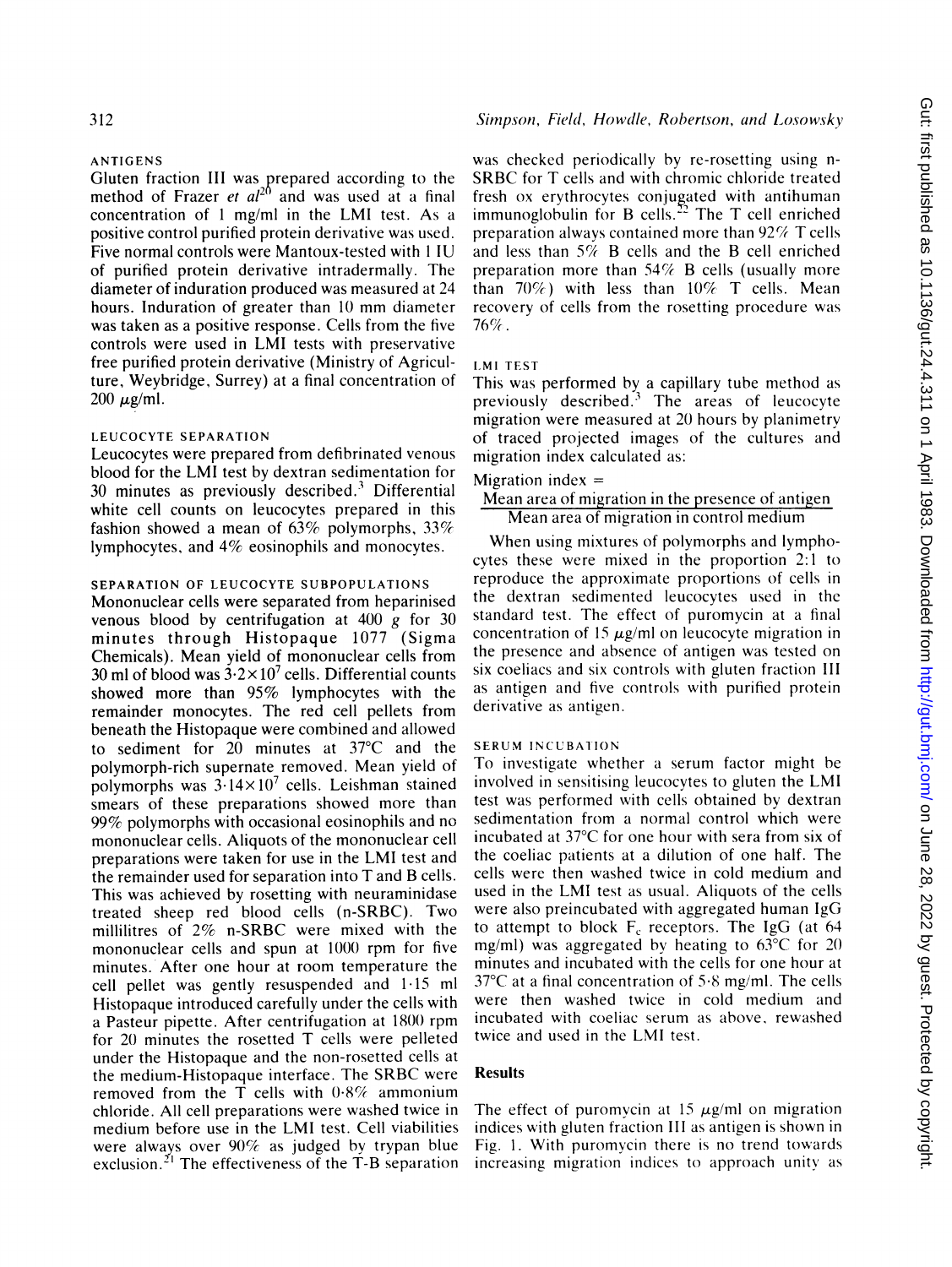



Fig. 1 Effect of puromycin on migration indices with gluten fraction Ill as antigen in normal controls and coeliac patients.

Fig. 2 Effect of puromycin on migration indices with purified protein derivative as antigen.

would be expected if a lymphokine were involved. This contrasts with the effect of puromycin on migration index with purified protein derivative as antigen (Fig. 2). With purified protein derivative alone the three Mantoux-positive subjects all showed migration inhibition which in each case was reduced by puromycin. Puromycin did not affect migration indices of the Mantoux-negative subjects. Absolute migration areas of cultures performed with puromycin alone (without antigen) did not differ significantly from those in culture medium without additives.

Figure 3 illustrates the comparison of migration indices using gluten fraction III in the standard LMI test and in the LMI test performed with polymorphs alone, mononuclear cells alone, and with polymorphs with added T cells and with added B cells. (On some occasions the yield of mononuclear cells or B cells was insufficient to allow the setting up of quadruplicate cultures and the numbers in these experiments are thus reduced.) With the standard LMI test the coeliac patients show <sup>a</sup> significant reduction of migration index compared with controls ( $p$ <0.05 by Wilcoxon's rank sum test). A similar difference is observed in the test performed with purified polymorphs. Mononuclear cells alone were not inhibited either in coeliacs or controls. When the test was performed with polymorphs with added T cells or with added B cells results were similar to those with polymorphs alone, although the difference between coeliacs and controls fails to reach statistical significance in each case. There were no significant differences between results from treated and untreated coeliacs in these experiments in contrast with previous findings: this probably reflects the small numbers studied.

Figure 4 shows the correlation between individual migration indices to gluten fraction III using the standard LMI test and that performed with purified polymorphs. There is a significant correlation between the results of the two tests using both parametric and non-parametric tests (r=0.62,  $t=3.2$ ,  $p<0.01$ ; Spearman's rank correlation coefficient= $0.64$ , p< $0.01$ ). Furthermore, the slope of the line of best fit is  $0.91$  with a standard deviation of the slope of  $0.28$ . The slope therefore does not differ significantly from unity  $(t=0.33)$  nor does the intercept differ significantly from zero (y intercept=0.13,  $SD = 0.24$ ,  $t = 0.53$ ).

These results contrast with those shown in Fig. <sup>5</sup> in which migration indices to purified protein derivative are shown using the standard LMI test and the test performed with the same cell types as in Fig. 3. In this case significant migration inhibition of cells from Mantoux-positive subjects is seen only in the standard test and with the combination of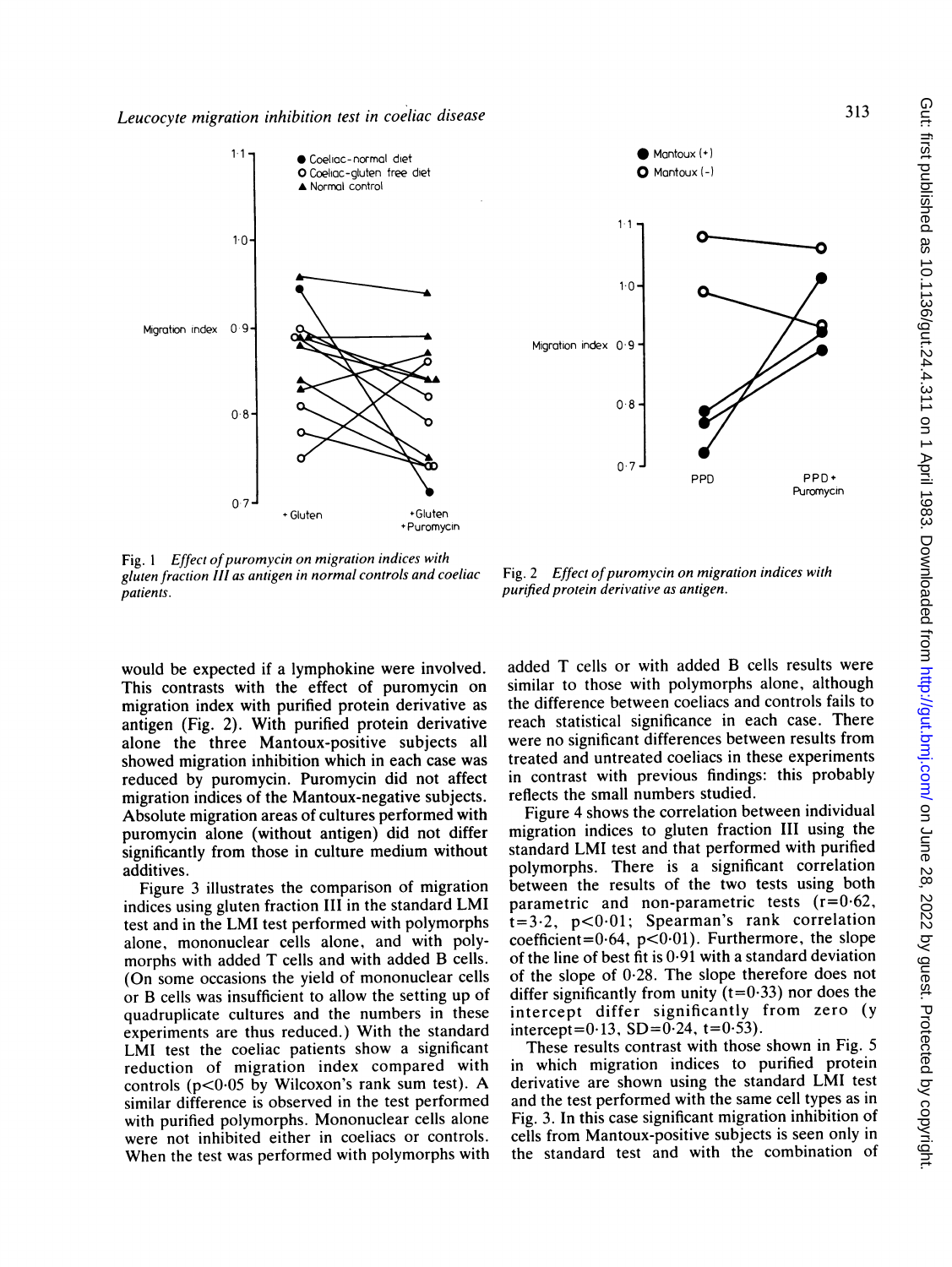

polymorphs and T cells. Polymorphs alone are not inhibited.

The effect of incubation of normal cells with serum from coeliac patients and of preincubation with aggregated IgG before incubation with coeliac serum is shown in Fig. 6. Cells from this normal



Fig. 4 Correlation between migration indices with gluten fraction III as antigen in controls and coeliacs using the standard LMI test and the LMI test performed with purified polymorphonuclear leucocytes.

control subject consistently give a migration index of around 0-9 with gluten fraction III as antigen (mean of four experiments 0.91, SD 0.02). After incubation with coeliac sera and washing, however, the cells were markedly inhibited by gluten fraction III (mean migration index 0.75, SD 0.05). This sensitisation to gluten was prevented by incubation with aggregated IgG before the incubation with coeliac sera (mean migration index 0-89, SD 0.05).

# **Discussion**

The use of the LMI test as an assay of cell mediated immunity relies on the correlation between results of the test with results of skin tests for delayed hypersensitivity. In the absence of such <sup>a</sup> correlation, as in coeliac disease, it is necessary to examine critically the mechanisms which may be producing migration inhibition.

Puromycin and other protein synthesis inhibitors have been shown in several studies to block lymphokine mediated migration inhibition.<sup>8 19 23</sup> The mechanism of action of puromycin is not<br> $p < 0.01$  understood; there is some evidence that it acts on understood; there is some evidence that it acts on the target cell to render it unreactive to lymphokine rather than on lymphokine release by the  $10$  1  $12$  lymphocyte.<sup>18</sup> The lack of effect in this study argues against the role of lympokines in the migration inhibition produced by gluten. The concentration of puromycin used is similar to that in previous studies and is shown to be sufficient by its effect on migration index to purified protein derivative in the Mantoux-positive controls. The lack of effect of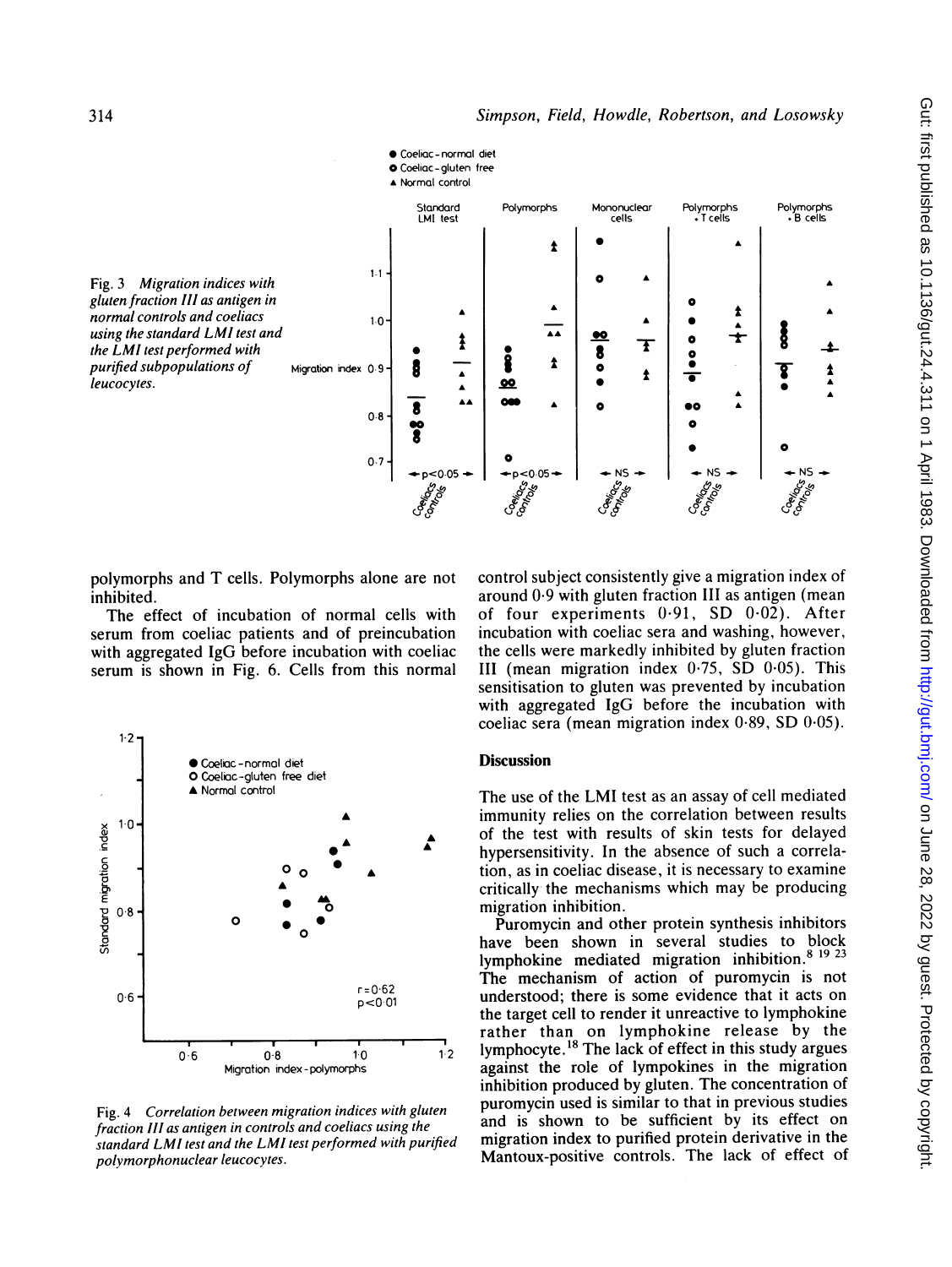

puromycin with gluten as antigen is in accord with our previous findings when jejunal biopsies from coeliac patients were cultured with gluten and continued to produce soluble inhibitors of leucocyte migration in the presence of puromycin. $24$ 

The demonstration that purified polvmorphs from



Fig. 6 Effect of incubation with coeliac sera on migration index of normal leucocytes with gluten fraction III as antigen and effect of preincubation with aggregated human IgG.

coeliac patients are inhibited by gluten is strong evidence against the role of lymphokine in producing migration inhibition in this system and suggests that either cytophilic antibody or direct toxicity of the antigen is involved. The latter cannot be completely excluded, although dose-response studies have shown no increased susceptibility of coeliac leucocytes to decreased viability when cultured with gluten fraction III (Simpson. unpublished observations). The addition of T lymphocyte enriched cell suspensions to the polymorphs failed to increase the degree of migration inhibition, again suggesting that lymphocyte products are not contributing significantly to inhibition of migration of the polymorphs. This contrasts with the results with purified protein derivative where the polymorphs alone are unaffected but the addition of the T cell preparation produces migration inhibition in the Mantoux-positive subjects.

The sensitisation of normal leucocytes to gluteninduced migration inhibition by incubation with serum from coeliac patients suggests that cytophilic antibody may be what is being measured in the LMI test as we have performed it. Inhibition of leucocyte or macrophage migration by cytophilic antibody has been shown by several groups of workers.<sup>11-16</sup> The existence of antibodies which bind to phagocytic cells and modify their immune capabilities has been known for many years.<sup>25</sup> Most of the experimental data concern macrophage-cytophilic antibody, $25-27$ though similar antibodies which bind to polymorphs and modify their antigen binding and phagocytic capabilities have been described in animals<sup>28</sup><sup>29</sup> and there is some evidence that the IgG subclasses  $IgG<sub>1</sub>$ and  $IgG_3$  in man bind to polymorphs as well as to monocytes.<sup>30</sup> Cytophilic antibody binds to cells via

315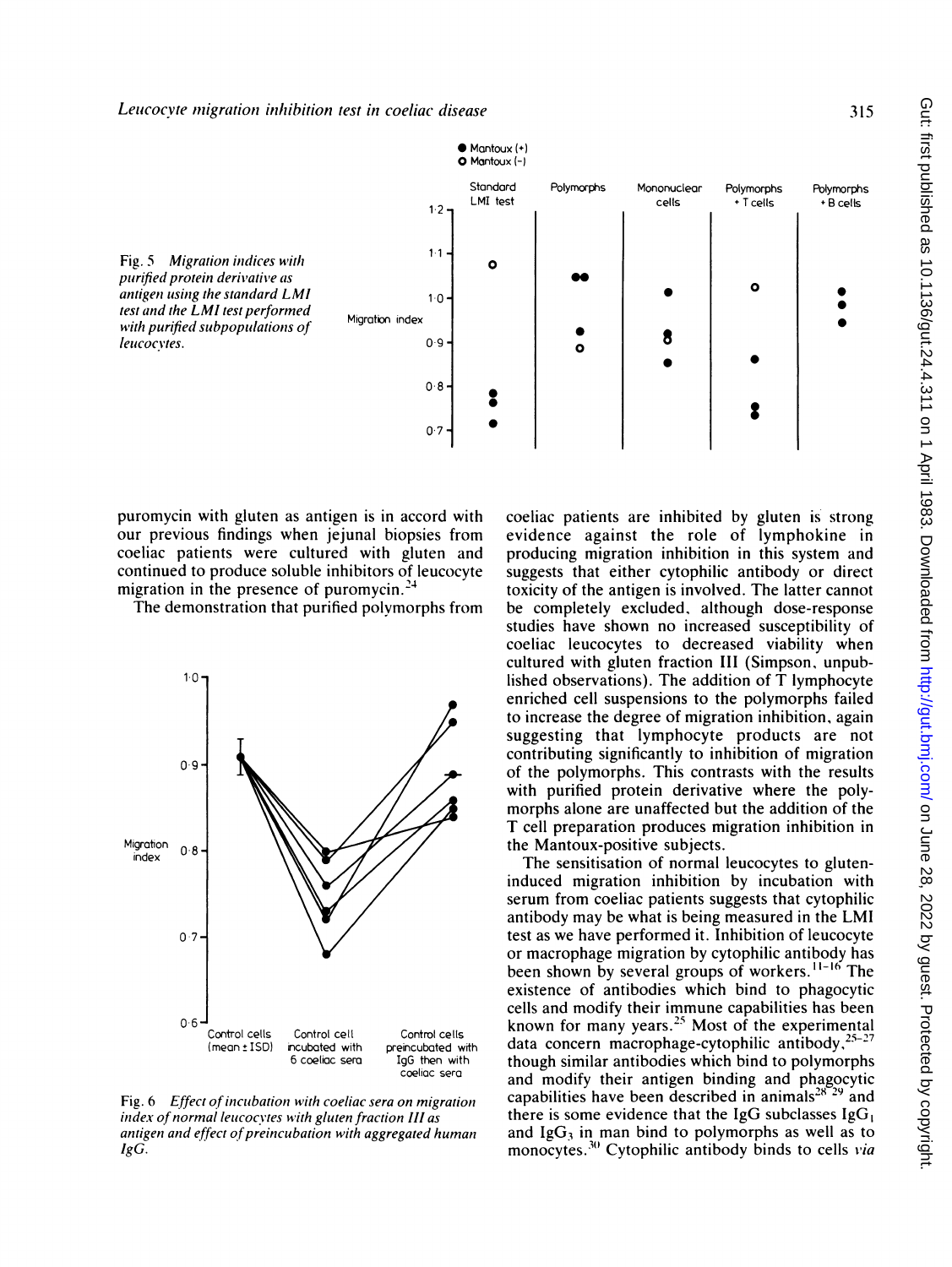interaction between its  $F_c$  portion and  $F_c$  receptors on the cell surface<sup>26</sup> and the blocking of sensitisation of normal leucocytes with coeliac serum by preincubation with aggregated IgG supports the contention that cytophilic antibody is present in our system. It is unlikely that immune complexes are responsible for the sensitisation of the normal leucocytes, as their migration in control medium was unaffected by incubation with coeliac serum, inhibition being seen only when gluten was added.

Our results strongly suggest that the direct leucocyte migration inhibition test in coeliac disease seems to measure cytophilic antibody to gluten fractions and not lymphokine production and thus not cell-mediated immunity. The negative skin test results with gluten subfractions and variable results with lymphocyte transformation assays<sup>1</sup> (which may in any case be measuring B lymphocyte transformation) together with our results means that cell-mediated immunity to gluten in coeliac disease cannot be regarded as established. It must be stressed, however, that seemingly minor differences of technique may dramatically affect the results of tests of leucocyte migration<sup>19</sup> and it is possible that lymphokines may be detectable using different methodology. In view of our results, however, it is clear that any such experiments should include controls to exclude migration inhibition mediated by the mechanisms discussed above.

Finally, there is some evidence to suggest that antibody dependent cellular responses to gluten may be pathogenetically important in coeliac disease $31$ and in view of our findings further investigation of this possibility seems warranted.

We would like to thank Mr R Hall, Department of Haematology, St James's Hospital, for performing the differential white cell counts, the staff of the Department of Immunology, St James's Hospital, for performing the T and B cell counts, and Dr R B Payne for help with statistical analysis.

#### References

- <sup>1</sup> Asquith P, Haeney MR. Coeliac disease. In: Asquith P, ed. Immunology of the gastrointestinal tract. Edinburgh, London, and New York: Churchill Livingstone, 1979: 66-94.
- 2 Douwes FR. Gluten and lymphocyte sensitisation in coeliac disease. Lancet 1976; 2: 1353.
- <sup>3</sup> Bullen AW, Losowsky MS. Cell mediated immunity to gluten fraction III in adult coeliac disease. Gut 1978; 19: 126-31.
- 4 Haeney MR, Asquith P. Inhibition of leucocyte

# 316 Simpson, Field, Howdle, Robertson, and Losowsky

migration by alpha-gliadin in patients with gastrointestinal disease: its specificity with respect to alphagliadin and coeliac disease. In: McNicholl B, McCarthy CF, Fottrell PF, eds. Perspectives in coeliac disease. Lancaster: MTP Press, 1978: 229-42.

- 5 Ashkenazi P, Idar D, Handzel ZT, Ofarim M, Levin S. An in-vitro immunological assay for diagnosis of coeliac disease. Lancet 1978; 1: 627-9.
- <sup>6</sup> Rauch HC, King K. Human leukocyte migration inhibition as an indicator of cellular hypersensitivity to soluble antigens. *Int Arch Allergy* 1973; 44: 862-74.
- <sup>7</sup> Mitchell CG, Smith MGM, Golding PL, Eddleston ALWF, Williams R. Evaluation of the leucocyte migration inhibition test as a measure of delayed hypersensitivity in man. Clin Exp Immunol 1972; 11: 535-41.
- 8 Rosenberg SA, David JR. Inhibition of leukocyte migration: an evaluation of this in vitro assay of delayed hypersensitivity in man to soluble antigen. J Immunol 1970; 105: 1447-52.
- 9 Rocklin RG, MacDermott RP, Chess L, Scholssman SF, David JR. Studies on mediator production by highly purified T and B lymphocytes. *J Exp Med* 1974; 140: 1303-16.
- <sup>10</sup> Tubergen DG, Feldman JD, Pollock EM, Lerner RA. Production of macrophage migration inhibition factor by continuous cell lines. J Exp Med 1972; 135: 255-66.
- <sup>11</sup> Heise ER, Han S. Weiser RS. In vitro studies on the mechanism of macrophage migration inhibition in tuberculin sensitivity. *J Immunol* 1968; 101: 1005-15.
- <sup>12</sup> Kostiala AAI, Kosunen TU. Delayed hypersensitivity in the guinea pig immunised with killed tubercule bacilli in adjuvant. 3. Peritoneal cell migration inhibition and macrophage cytophilic antibodies to tuberculin purified protein derivative. Acta Pathol Microbiol Scand B 1972; 80: 1-9.
- <sup>13</sup> Lockshin MD, Waxman J, Jenkins MW. Mechanism of buffy coat migration inhibition test. Experientia 1973; 29: 340-1.
- <sup>14</sup> Amos HE, Gurner W, Olds RJ, Coombs RRA. Passive sensitisation of tissue cells. II. Ability of cytophilic antibody to render the migration of guinea-pig peritoneal exudate cells inhibitable by antigen. Int Arch Allergy 1967; 32: 496-505.
- <sup>15</sup> Wasserman DL. Immune responses to thyroglobulin in experimental allergic thyroiditis. Immunology 1965; 9:  $1 - 10$ .
- <sup>16</sup> Ortiz-Ortiz L, Zamacona G, Garmilla C, Arellano MT. Migration inhibition test in leukocytes from patients allergic to penicillin. *J Immunol* 1974; 113: 993-7.
- <sup>17</sup> Spitler L, Huber H, Fudenberg HH. Inhibition of capillary migration by antigen-antibody complexes. J Immunol 1969; 102: 404-1 1.
- 18 Kotkes P, Pick E. Studies on the inhibition of macrophage migration induced by soluble antigenantibody complexes. Clin Exp Immunol 1975; 19: 105-20.
- <sup>19</sup> Maini RN, Roffe LM, Magrath IT, Dumonde DC. Standardisation of the leucocyte migration test. Int Arch Allergy 1973; 45: 308-21.
- 20 Frazer AC, Fletcher RF. Ross CAC, Shaw B. Sammons HG, Schneider R. Gluten-induced entero-